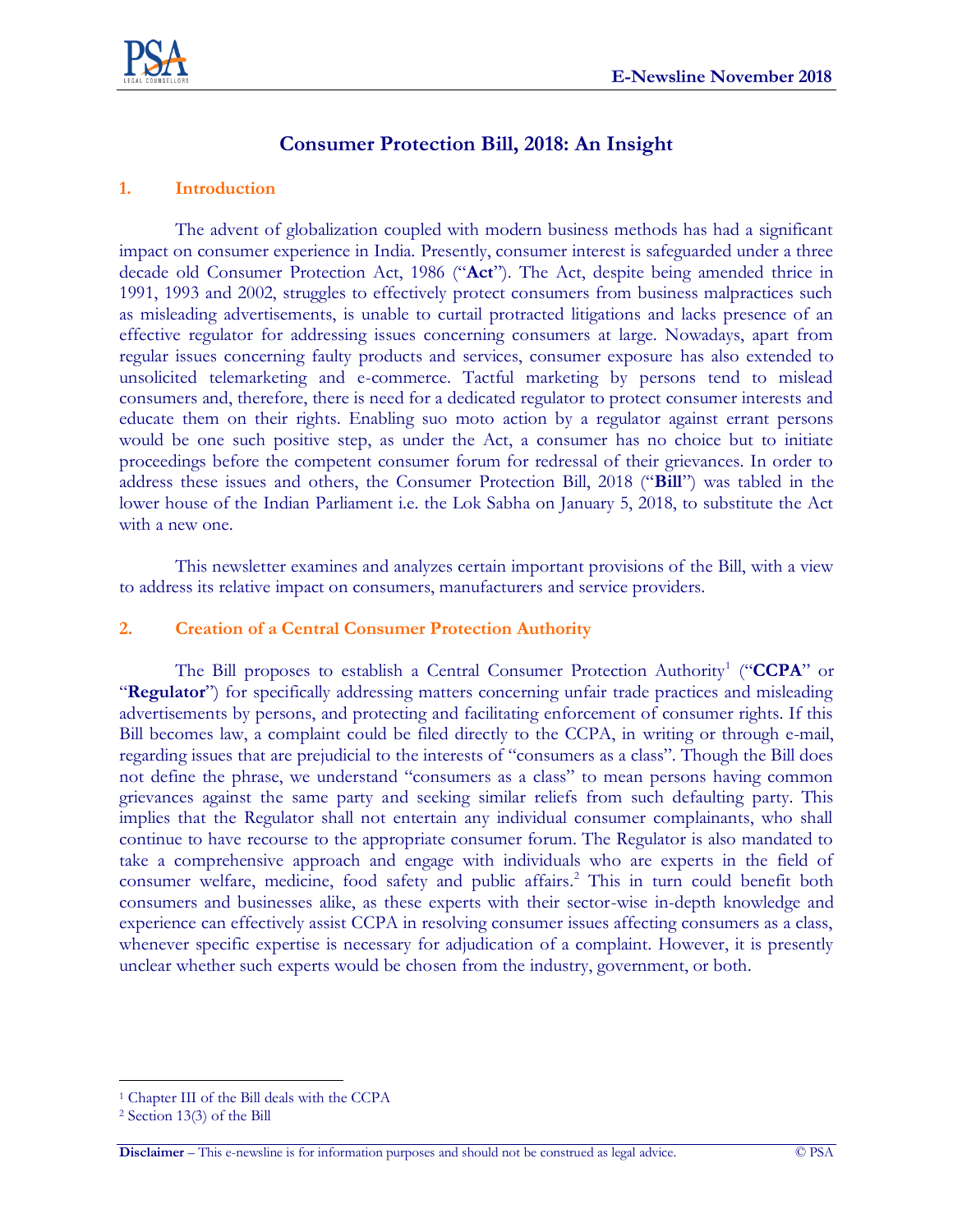Powers to be vested in the CCPA include investigating into unfair trade practices<sup>3</sup> prevailing in the market, referring complaints received by it to the district, state or national consumer commissions ("**Consumer Forums**"), intervening in matters before Consumer Forums, issuing safety guidelines for unsafe goods or services and advising governments on consumer welfare measures. For purposes of conducting such inquiries and investigations into complaints of unfair trade practices and/or misleading advertisements by persons, an investigation wing shall assist the CCPA. Pursuant to an investigation, the Regulator shall upon receiving incriminating findings against a person can order (i) recall of goods or withdrawal services, (ii) reimbursement of price of goods or services, and/or (iii) discontinuation of practices, which are harmful to consumers. We believe that powers in CCPA to investigate shall act as a deterrent to persons engaged in unfair trade practices and misleading advertisements, and would minimize consumer exposure to such practices. However, we view CCPA's power to modify, or prohibit and/or levy penalties against defaulting persons to overlap with the jurisdiction of Consumer Forums on matters where consumers as a class are seeking similar reliefs against the same defaulting party, and specifically pertain to claims for reimbursement for defective products, discontinuation of unfair trade practices, recalling of products and modifying or discontinuing misleading advertisements. Here, we foresee potential for a conflict of subject matter jurisdiction between the Regulator and Consumer Forums.

Lastly, CCPA will also have the flexibility to refer a complaint received by it to another regulator, if it is of the opinion that such complaint is not within the realm of its jurisdiction<sup>4</sup> and would be best addressed by the appropriate regulator. For instance, in a matter concerning spurious beverages, the Regulator can instead refer these complaints to the food safety regulator, i.e. Food Safety and Standards Authority of India. 5

## **3. Product Liability**

Until now, product liability had not been defined in any Indian statute, and is introduced through the Bill for the first time. "Product liability" entails situations when product manufacturers, sellers or service providers are held liable for compensating a consumer because of harm caused to the latter due to their defective products or deficient services. <sup>6</sup> The Bill aims to make persons who are product manufacturers, sellers and service providers, liable for product liability claims. A product manufacturer can be held liable, if its product has: (i) a manufacturing defect, or (ii) a design defect, or (iii) deviated from manufacturing specifications, or (iv) not conformed to express warranties, or (v) otherwise failed to provide adequate instructions for the consumer's benefit and use of the product or service. We anticipate the inclusion of a "design defect" to be used by complainants to file frivolous product liability claims against persons. For instance, a bus manufacturer could be held liable, if its bus seat design excludes handle bars near the seats, thereby causing a passenger to fall off the seat when the bus took a sharp turn. How Consumer Forums will differentiate between necessary safety norms and requisite product designs is something which one cannot predict at the moment.

 $\overline{a}$ <sup>3</sup> Section 2(47) of the Bill defines "unfair trade practice" as a trade practice for which unfair and deceptive methods are adopted to promote the sale, use or supply of goods or services

<sup>4</sup> Section 19 (1) & (2) of the Bill

<sup>5</sup>FSSAI is a statutory body constituted under the Food Safety and Standards Act, 2006 for regulating food safety and standards in India

<sup>6</sup> Section 2(34) of the Bill

**Disclaimer** – This e-newsline is for information purposes and should not be construed as legal advice. © PSA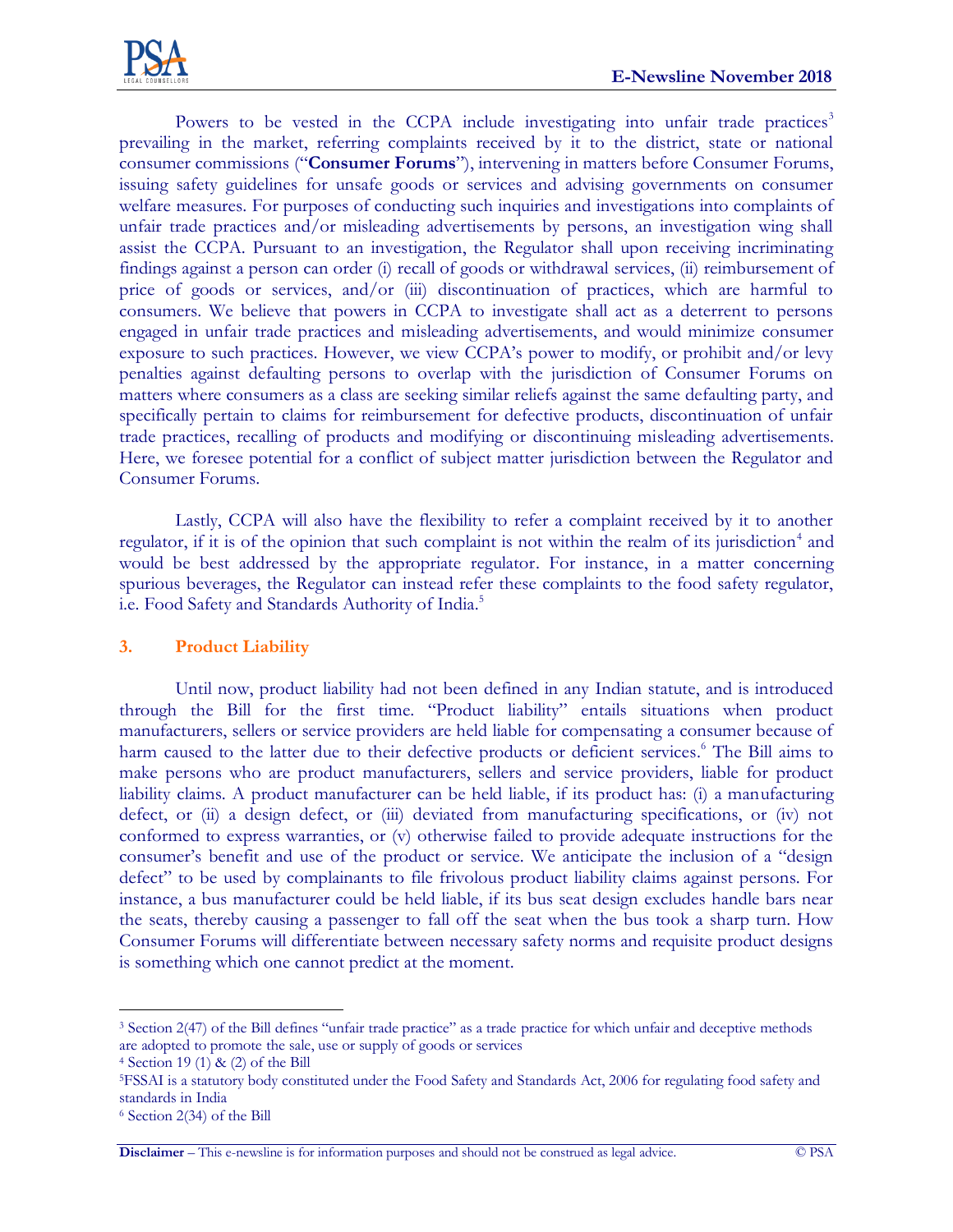Typically, the onus to prove a defect is on the complainant. But, what happens when a product liability claim involves sophisticated technology products? Would the onus still be on the complainant or the product manufacturer, seller or service provider? This is relevant as a consumer may not be in a position to prove defects in such products. However, there is a safety value which states that the manufacturer will have strict liability for defects in products manufactured by it, even if it proves that it was not negligent and had exercised due diligence. <sup>7</sup> Of course, this is bound to make manufacturers, sellers and service providers jittery and more vulnerable than before thereby compelling them to be extra vigilant in conducting internal quality control checks and manufacturing audits. Needless to say that this is a pro-consumer measure, which will enable consumers obtain timely relief.

## **4. Misleading Advertisements and Endorsements**

Misleading advertisements were never defined in the Act, which did create ambiguity around what is a misleading advertisement. The Bill now provides a definition and states that a misleading advertisement includes an advertisement which (i) falsely describes a product or service, or (ii) gives false guarantees that mislead consumers about a product or service, or (iii) convey representations, which if made by the manufacturer, seller or a service provider would constitute unfair trade practice, or (iv) deliberately conceals important information. Further, any false or misleading advertisement released by manufacturers or service providers that is prejudicial to consumer interests shall be punishable with imprisonment upto two years and/or fine upto INR 10 lakhs or both. <sup>8</sup> This is also a first as the Act never provided penal consequences for misleading advertisements. In our view, introduction of criminal prosecution for misleading advertisements will positively compel persons to release advertisements with caution and within contours of the prescribed legal framework.

The impact of product endorsers or brand ambassadors on consumers is well-known. This makes their inclusion in the Bill both important and relevant. However, once again the Bill does not define an "endorser". It is unclear whether an endorser would be confined only to film and television personalities or could also include social media influencers. The Bill states that an endorser shall also be equally liable with a product manufacturer which is novel. Section 21(2) of the Bill empowers CCPA to impose a penalty upto INR 10 lakhs on an endorser, if it concludes that an advertisement by him or her, is misleading the consumers. However, an endorser would be exempt from such penalty if he can prove, that he or she exercised reasonable care and duediligence to authenticate claims made in such advertisement.<sup>9</sup> But, as every endorser would have different financial capacities (an actor or an influencer) and would charge differently for an advertisement, the Bill should have instead pegged the penalty to a certain percentage of the total endorsement fee received by an endorser, which would be an effective deterrent. We see imposition of penalties on endorsers to cause them to renegotiate their endorsement agreements, to include an indemnity from their employer or product manufacturer, in order to protect themselves should a consumer claim that an advertisement was misleading.

 $\overline{a}$ 

<sup>7</sup> Section 84(2) of the Bill

<sup>8</sup> Section 89 of the Bill

<sup>9</sup> Section 21(5) of the Bill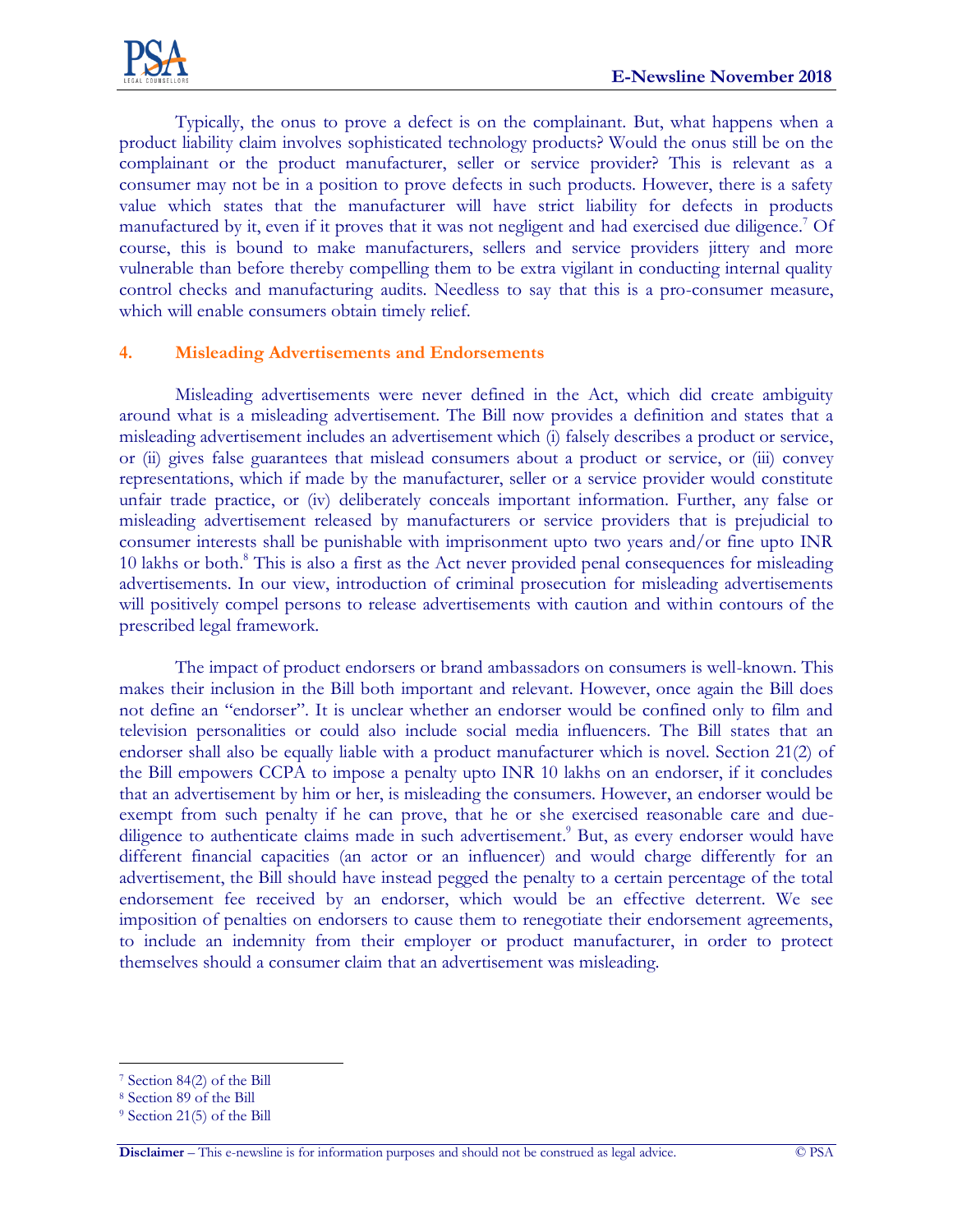

## **5. Jurisdiction of Consumer Forums and Consequences Thereof**

## **5.1 Territorial Jurisdiction**

Under the Act, a complaint can be filed before a Consumer Forum, where (i) the opposite party resides or carries on business or has a branch office or works for gain, or (ii) any of the opposite parties, if more than one, actually reside, carry on business or have a branch office or works for gain, provided the permission of the consumer forum is procured or where the opposite party does not reside or works for gain acquiesce to the jurisdiction of a consumer forum, or (iii) the place where the cause of action wholly or partly arises. The Bill adds to the territorial jurisdiction of Consumer Forums by stating that a consumer can now file complaints before a consumer forum where he or she resides or works for gain. Indeed, this simplifies the consumer grievance redressal process from an aggrieved consumer's perspective. But, will give consumers an opportunity to indulge in forum shopping.

## **5.2 Pecuniary Jurisdiction**

Typically, inflated claims are filed before the national commission, whose pecuniary jurisdiction is fixed at INR 1 crore and above, which ultimately burdens it with pendency of cases. To address this issue, the Bill has amended the pecuniary jurisdiction of district commission which now does not exceed INR 1 crore, the state commission exceeds INR 1 crore, but does not exceed INR 10 crore and national commission exceeds INR 10 crore. Such increase in pecuniary jurisdiction can pose challenges for members of district and state commissions, as they may not have the requisite experience and expertise to deal with large and complex matters, unlike the national commission. It is pertinent to note that though the Bill allows the state and national commissions to take assistance of experts in matters involving larger consumer interests<sup>10</sup>, with an increase in the pecuniary jurisdiction, it will also be necessary for the district commissions to have such access to expert advice.

#### **5.3 Mediation**

The Bill proposes that if a consumer forum upon admitting a complaint anticipates that a settlement between parties is possible, then it may instead refer parties to mediation as per the procedure stated under Chapter V rather than adjudicate the dispute itself. To give an impetus to mediation, the Bill authorizes both central and state governments to establish consumer mediation centres, which shall be attached to the Consumer Forums.<sup>11</sup> The Act did not provide parties recourse to mediation and directed them only towards Consumers Forums for dispute resolution. Consumer disputes may, at times, arise over trivial issues, which can be resolved by mediation thereby reducing the burden on consumer forums and increasing time and cost efficiencies.

#### **6. Conclusion**

In summation, by introducing specific provisions governing pressing issues like misleading advertisements, creation of a regulator, mediation and product liability for the first time, the Bill does fare well. It aspires to substantially reduce the time taken for adjudication of disputes by

 $\overline{a}$ 

<sup>10</sup> Section 66 of the Bill

<sup>&</sup>lt;sup>11</sup> Section 74(1) $\&$ (2) of the Bill